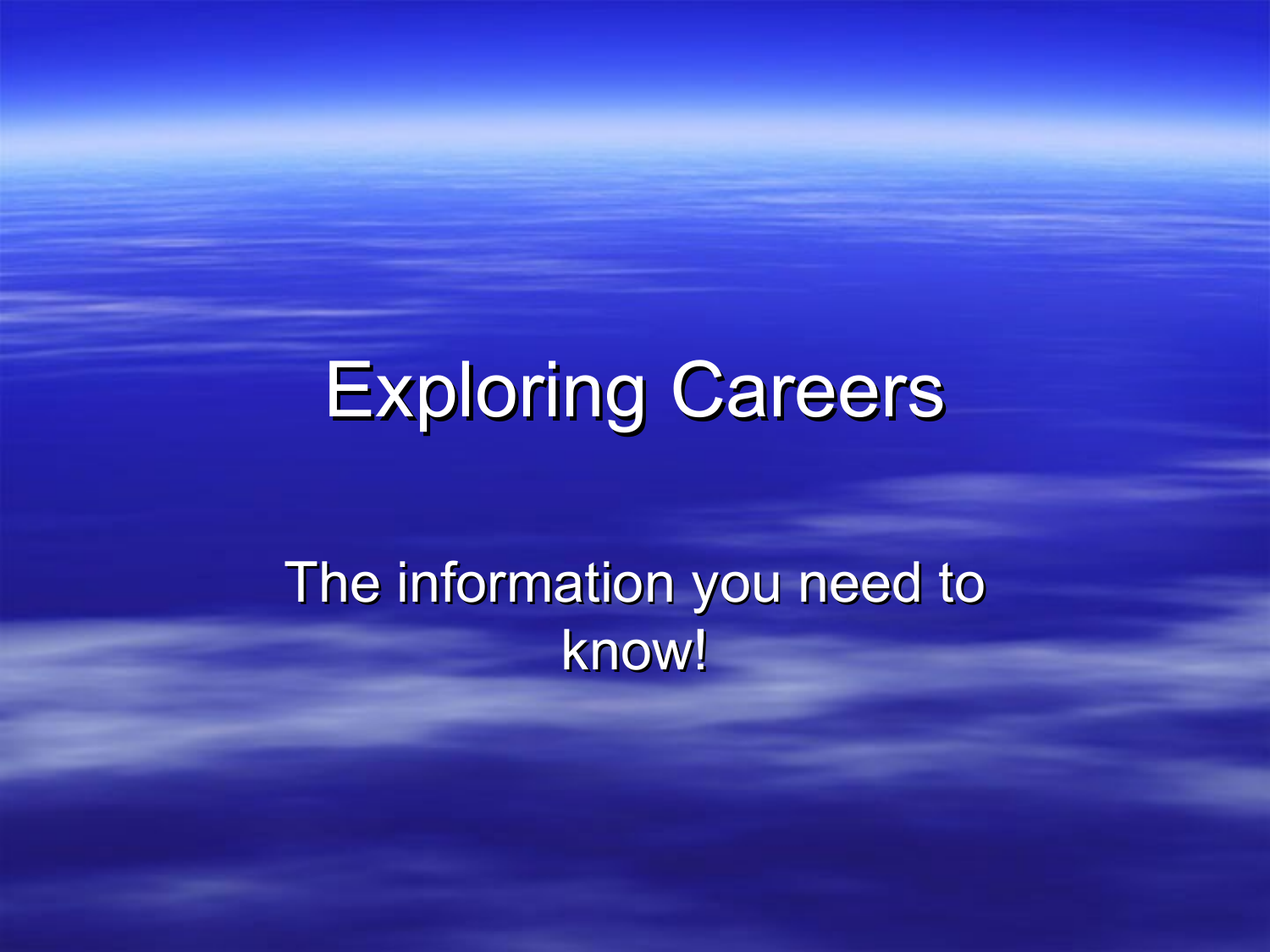## In the beginning

#### **Career: A chosen occupation**

A career is something that you will work to have and work in for a long period of time **- It is very important to enjoy the career you** have chose.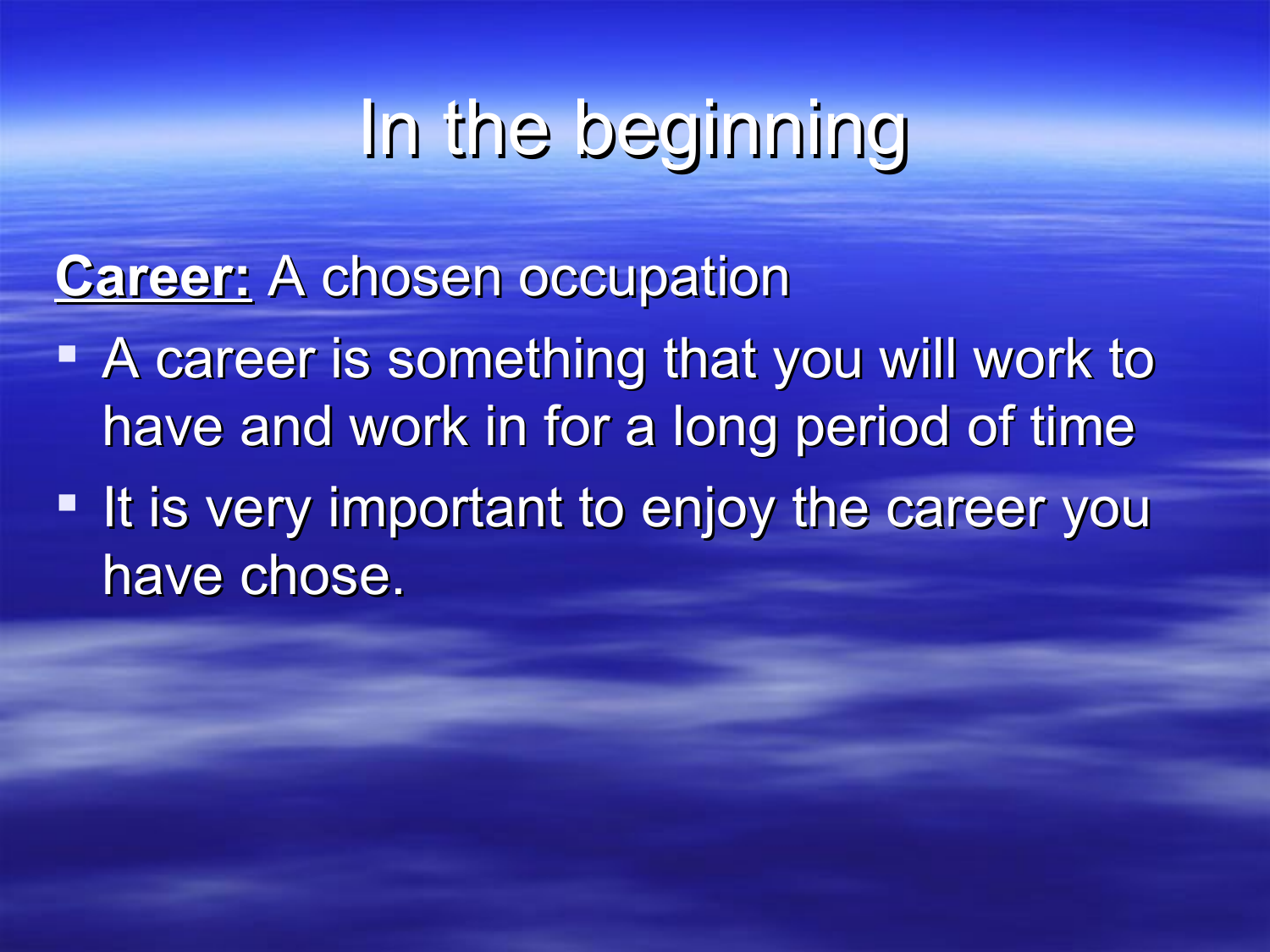## Things to consider when choosing a career!

- " Work and Family: will your career take up a lot of your time and keep you from the people you love?
- Stress: stress from a job is normal, though carrying it over to your home life is not
- **Interests:** consider what you like to do
- **Aptitudes:** or natural abilities should be considered
- **Skills:** the ability to do something that comes from training or practice.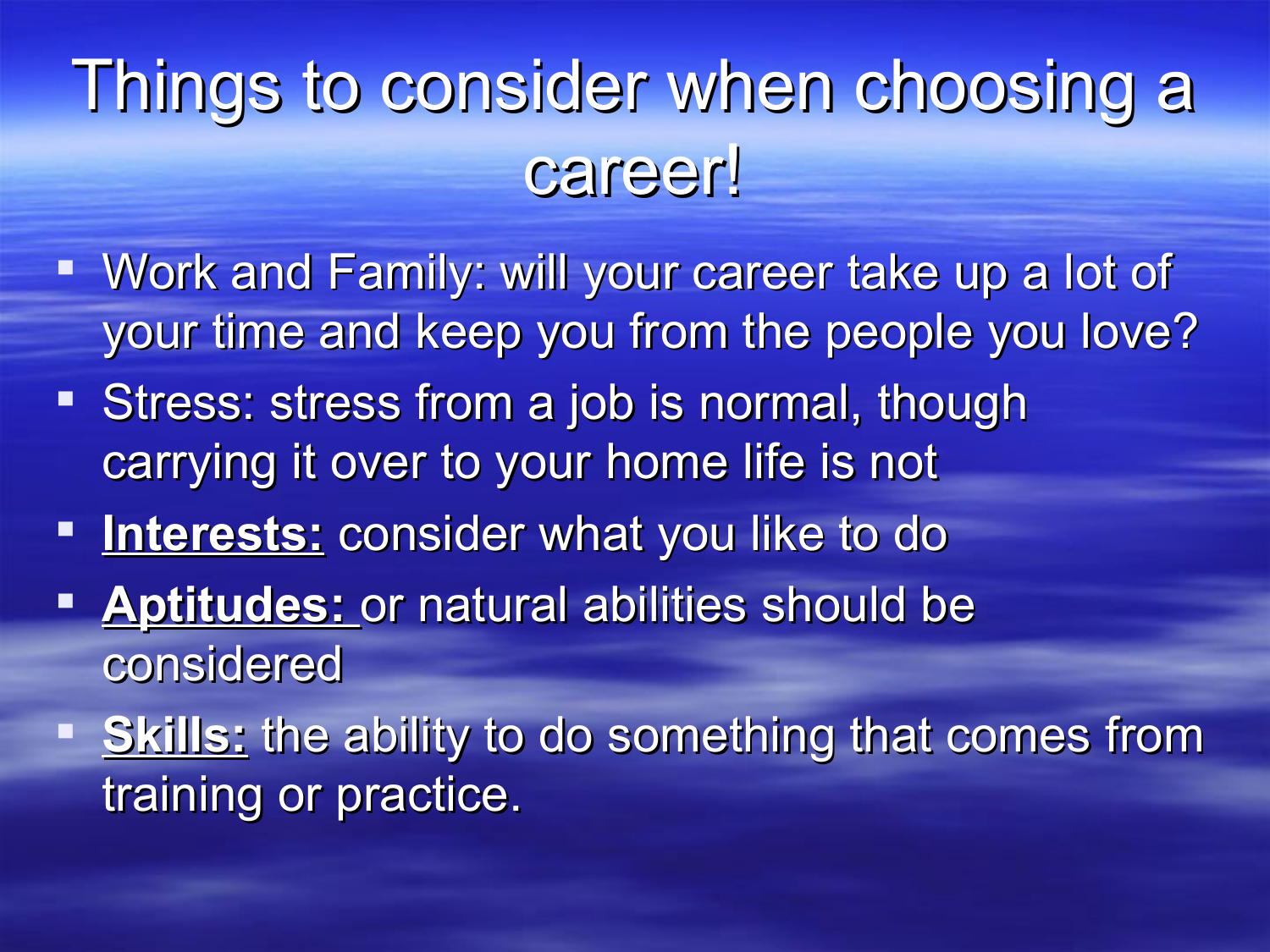## Getting a Job

- **Talk with friends and relatives**
- Check with your school counselor
- **Contact employers directly**
- **Read newspaper ads**
- **Check with employment agencies**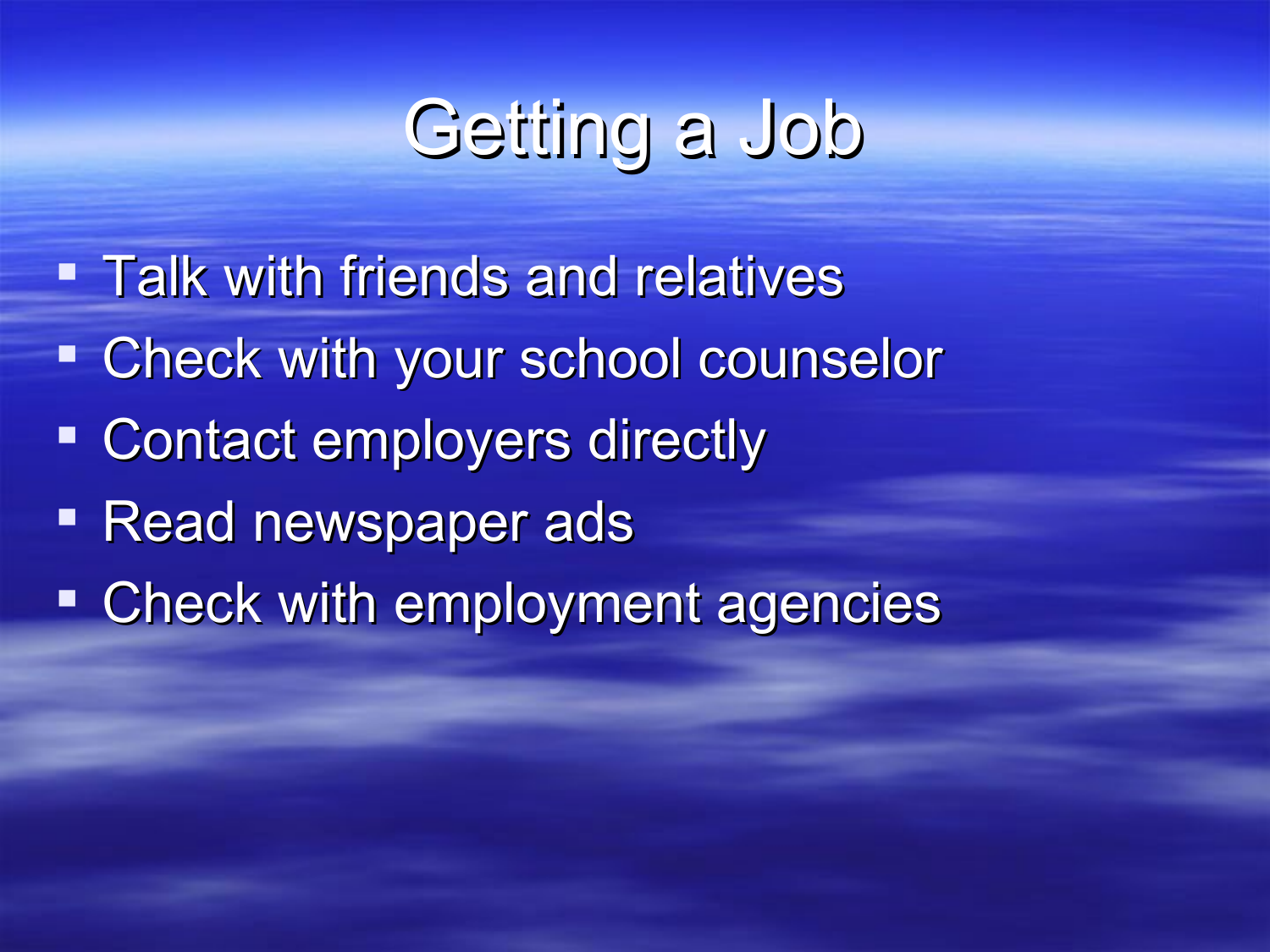#### Employee Wanted!

New company looking to hire 2 part time and 3 full time people. We have a good reputation for pay and benefits. If you feel you are qualified please call 123-1234 for an application. We are looking for people who are……….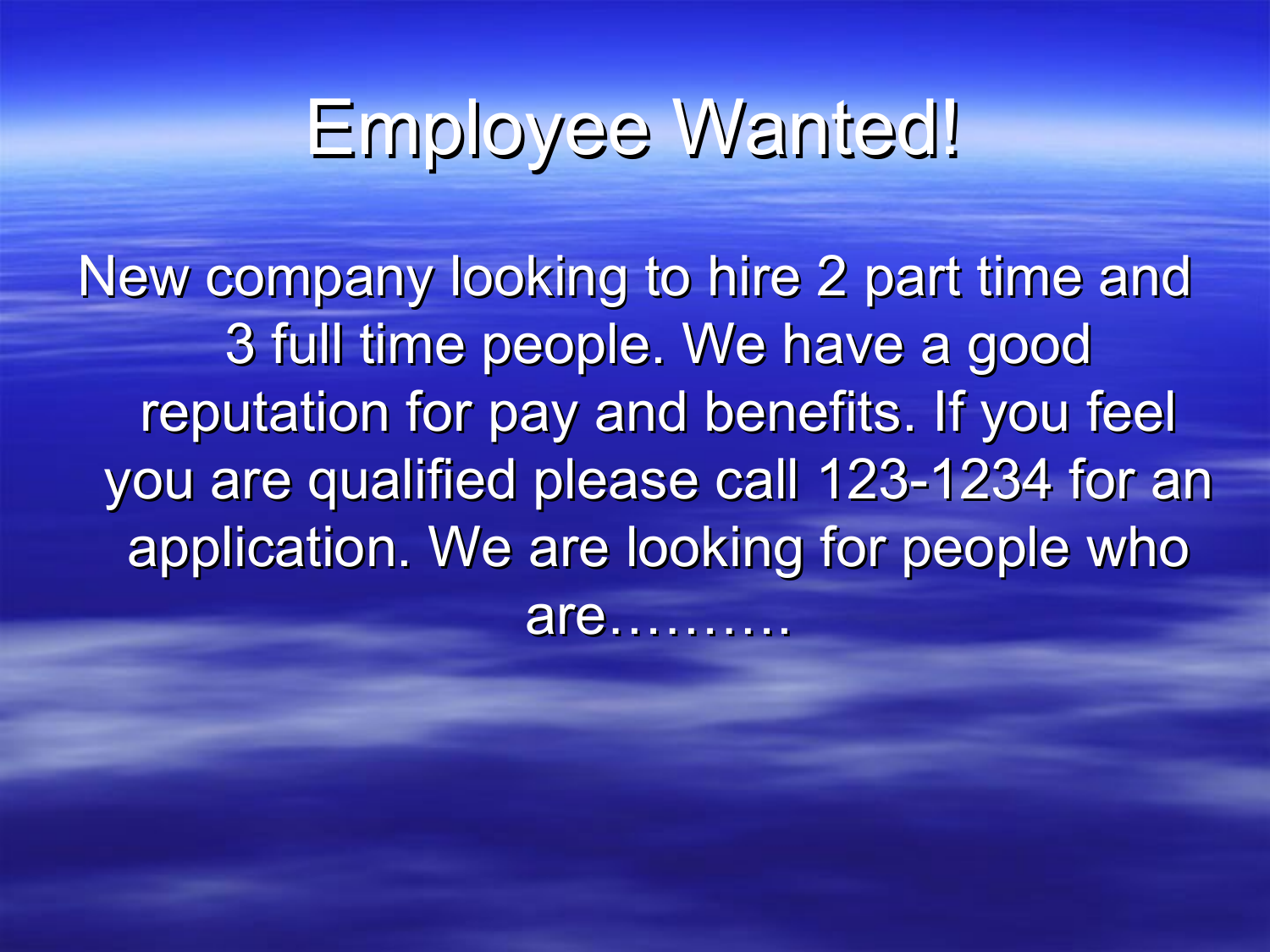# Qualities of a Good Employee

- **Punctual**
- Able to communicate well
- **Organized**
- **Responsible**
- **Dependable**
- Able to leave personal problems at home
- **Honest**
- Healthy (not to many sick days taken)
- **Willing to ask questions if** you don't understand
- Confidential
- " Willing to work as a team member
- **Willing to dress** appropriately
- **Friendly with customers** and other employees
- **A** hard worker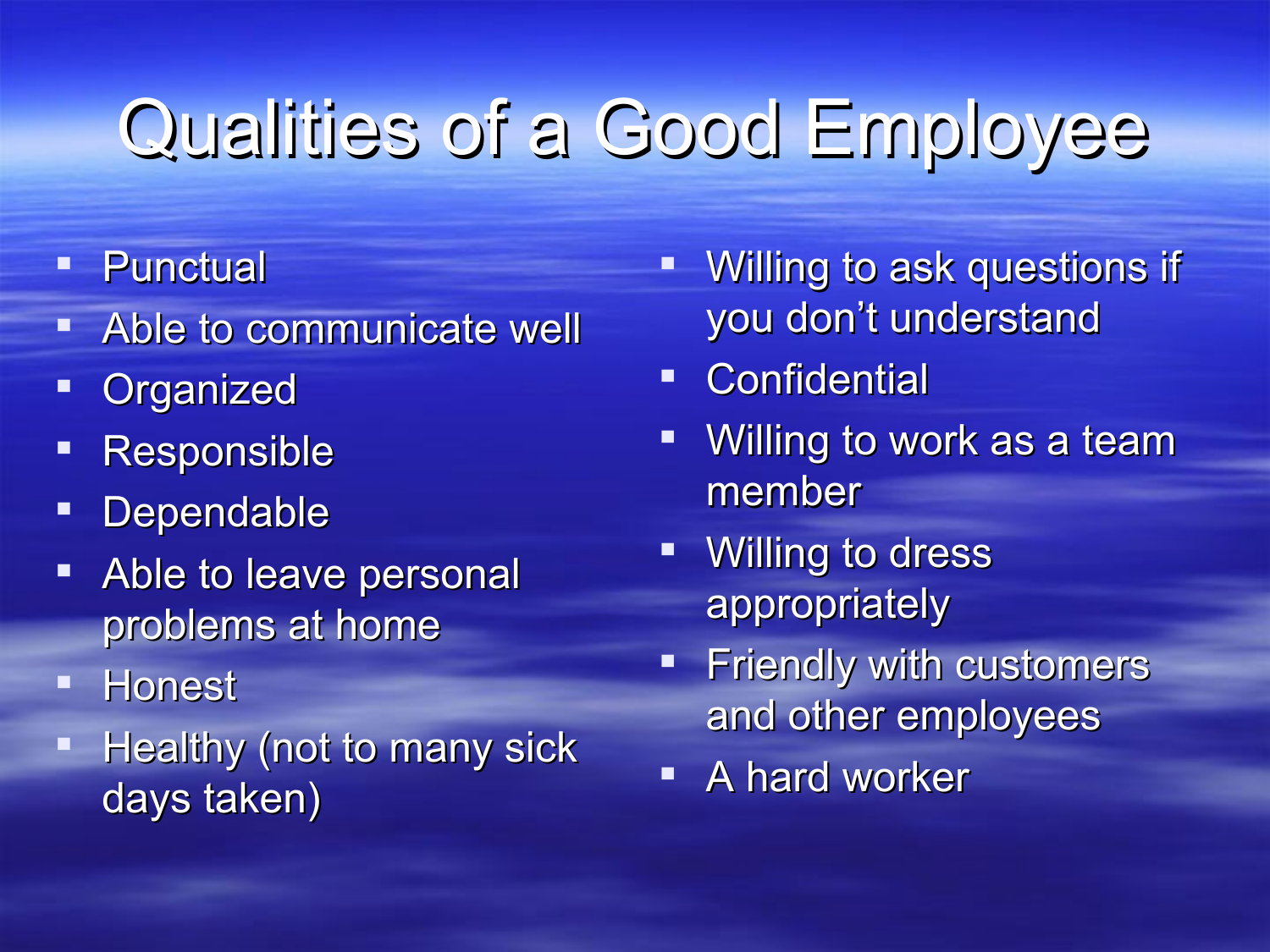## When applying for a job you must have :

- **Full name, address, and telephone number**
- **Social security number**
- Work experience dates
- **Skills and aptitudes you may have**
- **Personal interests, hobbies, or activities**
- Telephone numbers and persons to contact for references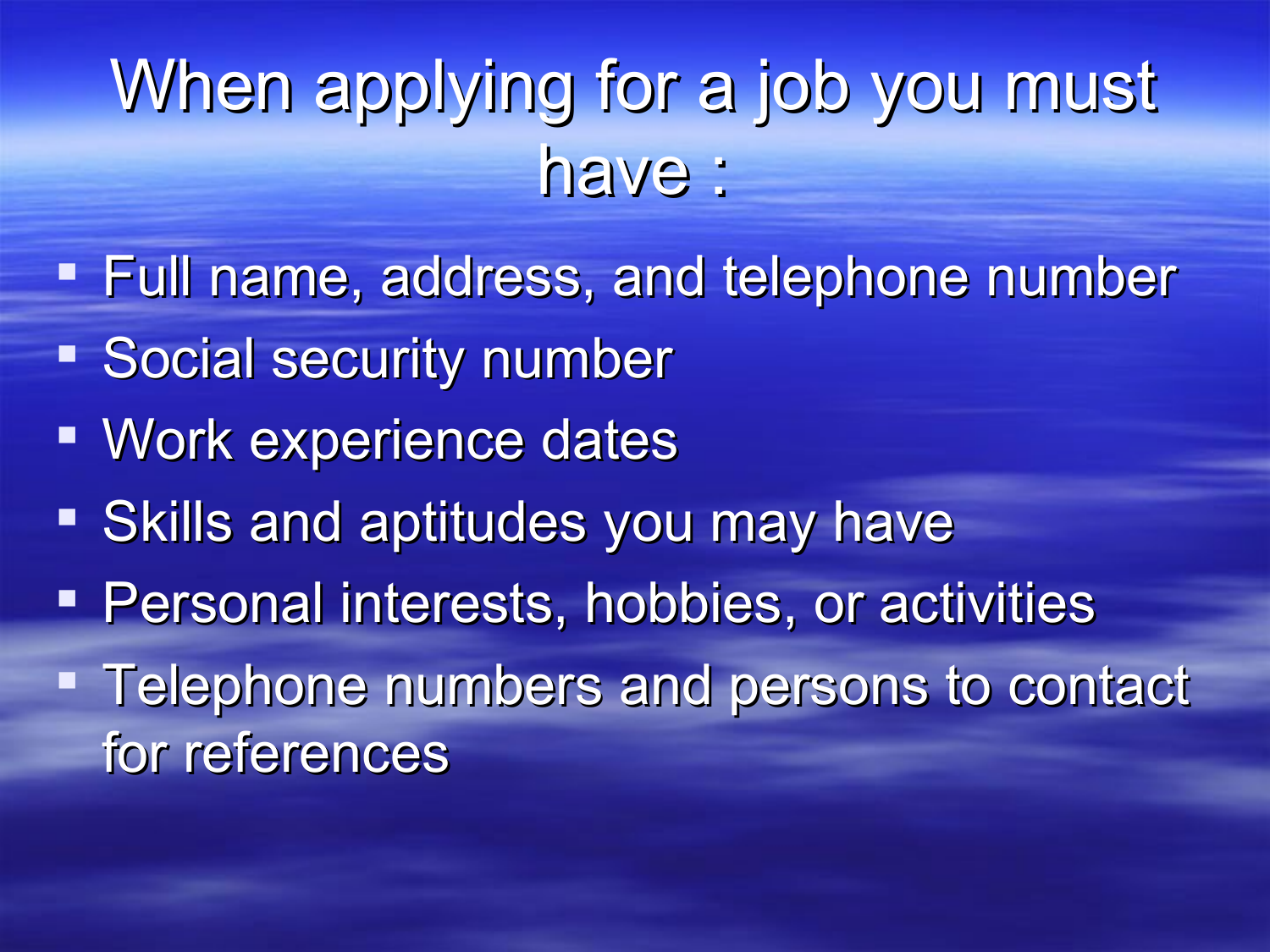## What Makes an Application a Winner?

- 1. Very neat
- 2. No spelling errors
- 3. No grammatical errors
- 4. All questions completed-insert N/A if you cannot answer a question
- 5. Good references used with complete addresses and phone numbers
- 6. Neatly dressed when asking for an applicationprepared for an interview
- 7. Got two copies of the application and used one as a scrap copy